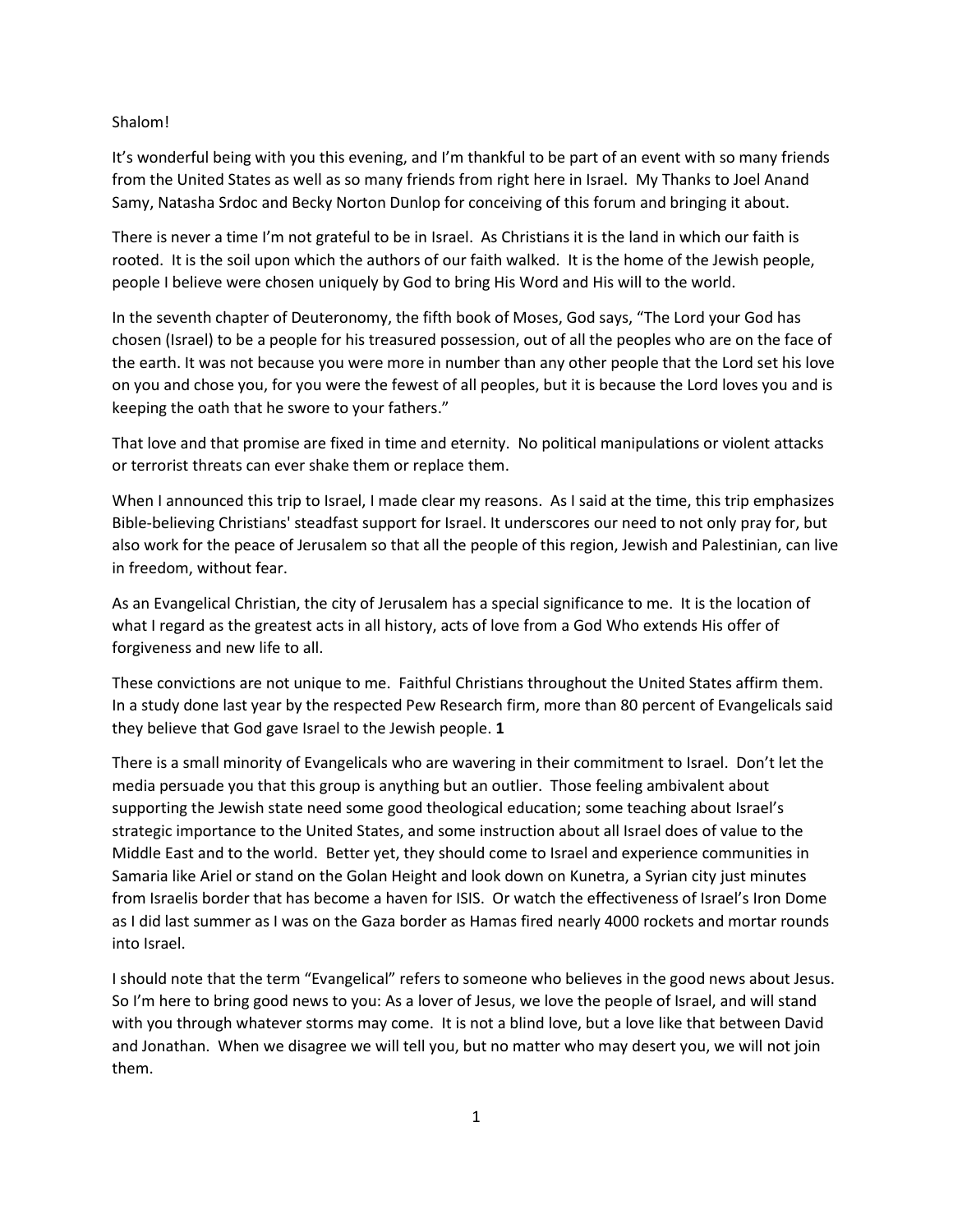I also stand before you as an American. Historically, the two defining purposes of my country's foreign policy have always been the security of the United States and the protection of vital international interests. There is simply no better representation of those purposes than my country's continued commitment to yours. As former Israeli Ambassador to the United States Michael Oren wrote a few months ago, "The U.S. has no substitute for the state that, though small, remains democratic, militarily and technologically robust, strategically located and unreservedly pro-American." **2**

A look at any map proves Ambassador Oren correct: While Jordan and Egypt have at least come to some terms with Israel's existence, the rest of the Arab world is either overtly hostile to Israel or less than secretly harbors those who want to destroy her.

Given Israel's loyalty to the United States, her geographic centrality in a vast region in which America clearly has security concerns, her military alliance with America, and her now almost seven-decade history of representative self-government, which includes religious freedom, my country has both a moral and a strategic obligation to stand with the Jewish state.

Israel is an island of liberty in a sea of repression and authoritarianism. This dedication to human liberty stems from a belief in human dignity, in the value of every person. And Israel's belief in human dignity is grounded in the Hebrew Scriptures – Scriptures we share with the Jewish people. But it's also grounded in something much more grim: Centuries of persecution for simply being Jewish.

That persecution reached a climax of indescribable evil during the Holocaust, an event within living memory. The systematic, well-planned, deliberate, and ongoing annihilation of six million men and women, boys and girls moms, dads, brothers and sisters, is indisputable testimony of man's capacity for evil.

But what constitutes evil? Is it not a rejection of the bedrock truth that every person on the earth is made in the image and likeness of his Creator and merits respect and dignity? Destroying legions of those image-bearers was surely one of the greatest evils of all time.

Yet there are those who, even today, would replicate the Holocaust, and do so right here in Jerusalem and throughout Israel. Although the United State recently concluded a so-called "deal" with Iran over Iran's attempted development of nuclear weapons, the reality of Iran's mad hatred of Israel remains as deep as ever.

Of course, although Iran is perhaps unique in its longtime quest to develop weapons of mass destruction to destroy Israel, its hatred of Israel is shared by a long list of regimes and organizations dedicated to Israel's eradication.

All of you know the names too well: Hezbollah, the Islamic Brotherhood, Islamic Jihad, ISIS, and other assorted killers and their front groups. As journalist Bret Stephens reported earlier this month in the *Wall Street Journal*, recently an Imam in Gaza said, and I quote:

"Today, we realize why the Jews build walls. They do not do this to stop missiles but to prevent the slitting of their throats." Then, brandishing a six-inch knife, he added: "My brother in the West Bank: Stab!" **3**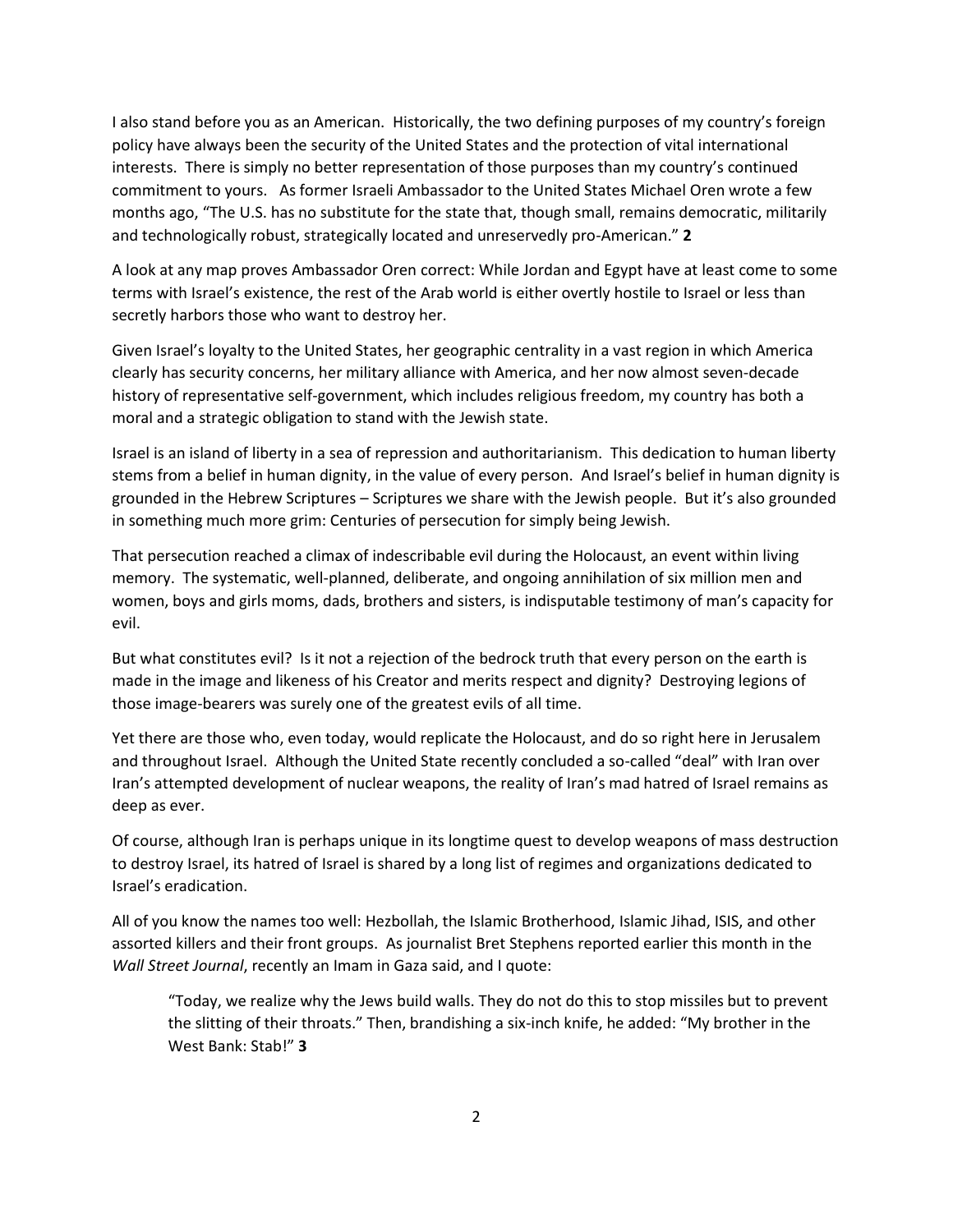What's always a little mystifying to me personally is that Israel is not an expansionist state. It's not as though Israel is seeking to conquer any of its surrounding neighbors or convert them to Judaism.

Israel simply wants to be left alone to live in peace and safety or, to borrow a phrase from the book of Micah, to be a place where every person "will sit under his vine and under his fig tree, with no one to make them afraid" (Micah 4:4).

Yet in the United States, President Obama's policies are eroding Israel's capacity for the safety and liberty it deserves.

Let me be clear about something: I don't know my President's motives. He claims to be Israel's friend and, in his words, "the closest thing to a Jew that has ever sat" in the Oval Office" of the White House. **4**

All I can say is that his policies aren't working. CNN reported earlier this week about what's happening in this very city, Jerusalem, "A growing sense of fear has worked its way into the tension of everyday living, as a wave of attacks on Israelis and violent clashes between Palestinian protesters and Israeli forces has kept people off the streets. Those who do wander out walk cautiously, perhaps even fearfully, keeping an eye out for anything or anyone unusual." **5**

Let me say something so obvious that is often ignored: If we want peace in the Middle East, it starts with Israel's enemies finally acknowledging two basic things: Israel's right to exist and to exist as a Jewish state. Until those hurdles are cleared, I fear that supposedly incremental progress will lead only to ongoing conflict.

America's commitment to Israel has to be composed of more than good intentions and high-sounding words. It has to be material in the form of vital military assistance. It has to be practical in terms of sound strategic policy. It has to be brave enough to weather criticism from the so-called "international community." And it has to be principled enough to be unwavering, resolute, and unbending.

More than 30 years ago, Ronald Reagan expressed his commitment to those very things. "Since the rebirth of the State of Israel, there has been an ironclad bond between that democracy and this one," he said. And he continued, "Back in 1948 when Israel was founded, pundits claimed the new country could never survive. Today, no one questions that Israel is a land of stability and democracy in a region of tyranny and unrest ... America has never flinched from its commitment to the State of Israel--a commitment which remains unshakable."

It must always remain unshakable. For bible-believing Christians it is and we will do our part to insure we select a president in 2016 that it is as well.

May God bless the State of Israel and the United States of America. Thank you very much.

**1** [http://www.pewresearch.org/fact-tank/2014/02/27/strong-support-for-israel-in-u-s-cuts-across](http://www.pewresearch.org/fact-tank/2014/02/27/strong-support-for-israel-in-u-s-cuts-across-religious-lines/)[religious-lines/](http://www.pewresearch.org/fact-tank/2014/02/27/strong-support-for-israel-in-u-s-cuts-across-religious-lines/)

**2** <http://www.wsj.com/articles/how-obama-abandoned-israel-1434409772>